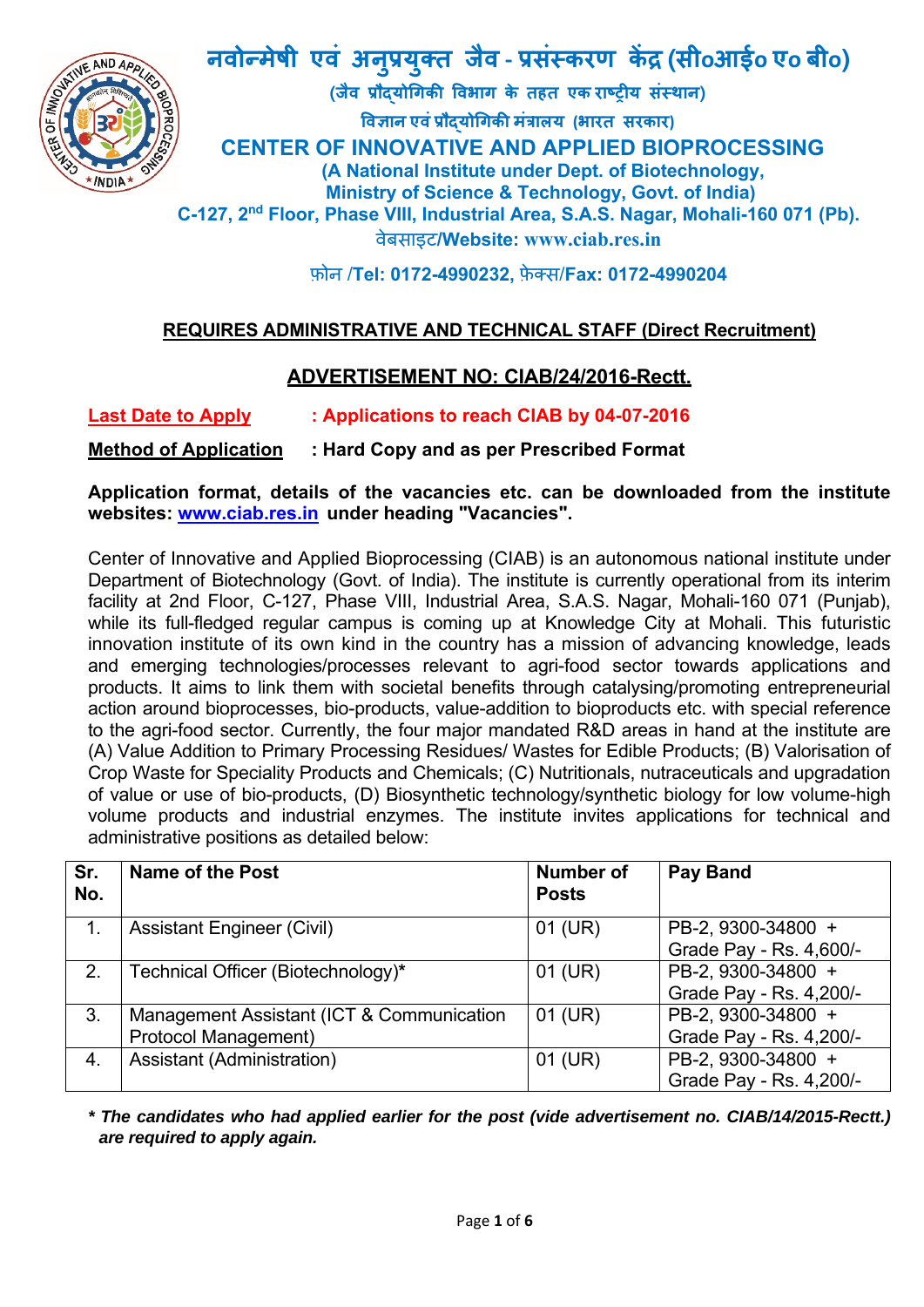## **1. Assistant Engineer (Civil) – One Post (UR)**

Age Limit: 30 Years

## **Essential Qualifications:**

AMIE or B. Tech Degree or B.E. Degree in Civil Engineering with working experience of at least 3 years on regular pay scale basis in the Pay Band of Rs. 9300-34800 with Grade Pay of Rs. 4200/ or Diploma in Civil Engineering with working experience of at least 6 years on regular pay scale basis in the Pay Band of Rs. 9300-34800 with Grade Pay of Rs. 4200/- in Central or State Govt. or public funded autonomous organizations/institutes/universities.

#### **Desirable:**

Experience of having worked in establishment of new institution or experience profile of working in research/academic/educational institutions in Govt. or Public Sector.

## **2. Technical Officer (Biotechnology) – One Post (UR)**

Age limit: 30 Years

**Essential Qualifications**: At least Master's degree with first class (60% marks or equivalent) in biotechnology with at least one year experience of research in the area of molecular biology covering gene cloning and expression in heterologous system, over-expression in homologous system, recombinant proteins / recombinant enzymes etc. The experience should be uninterrupted in a single organization for at least full one year.

#### **Desirable:**

(a) Ph.D degree completed or Ph.D. Thesis submitted in Biological Sciences with dissertation in relevant area as above.

(b) Evident practical skill sets in multiple techniques related to protein / enzyme biochemistry and molecular biology.

**3. Management Assistant (ICT & Communication Protocol Management) – One Post (UR)**  Age limit: 30 Years

#### **Essential Qualifications:**

Graduate in Science/Engineering in Electronics/Computer Science/Information Technology or equivalent from a recognized University / Institute with at least 3 years of regular service experience in PB-1 with Grade Pay of Rs. 2400/- or equivalent in Information & Communication Technology (ICT) and Communication Protocol Management in Central or State Govt. or public funded autonomous organizations/institutes/universities.

#### **Job skills required**

- Hands-on experience on Windows Server 2003/2008/2012 and Linux server to work and manage role as Web Server with internal hosting, Antivirus Server, Official Email server with in-house hosting.
- Proven experience in administering Active Directory, DNS and DHCP.
- Liaising to manage multiple Internet service providers to achieve maximum uptime for the organization and to enrolled forward & reverse entries for in-house hosted domain, sub domains or scientific online public portals etc. at ISP DNS server.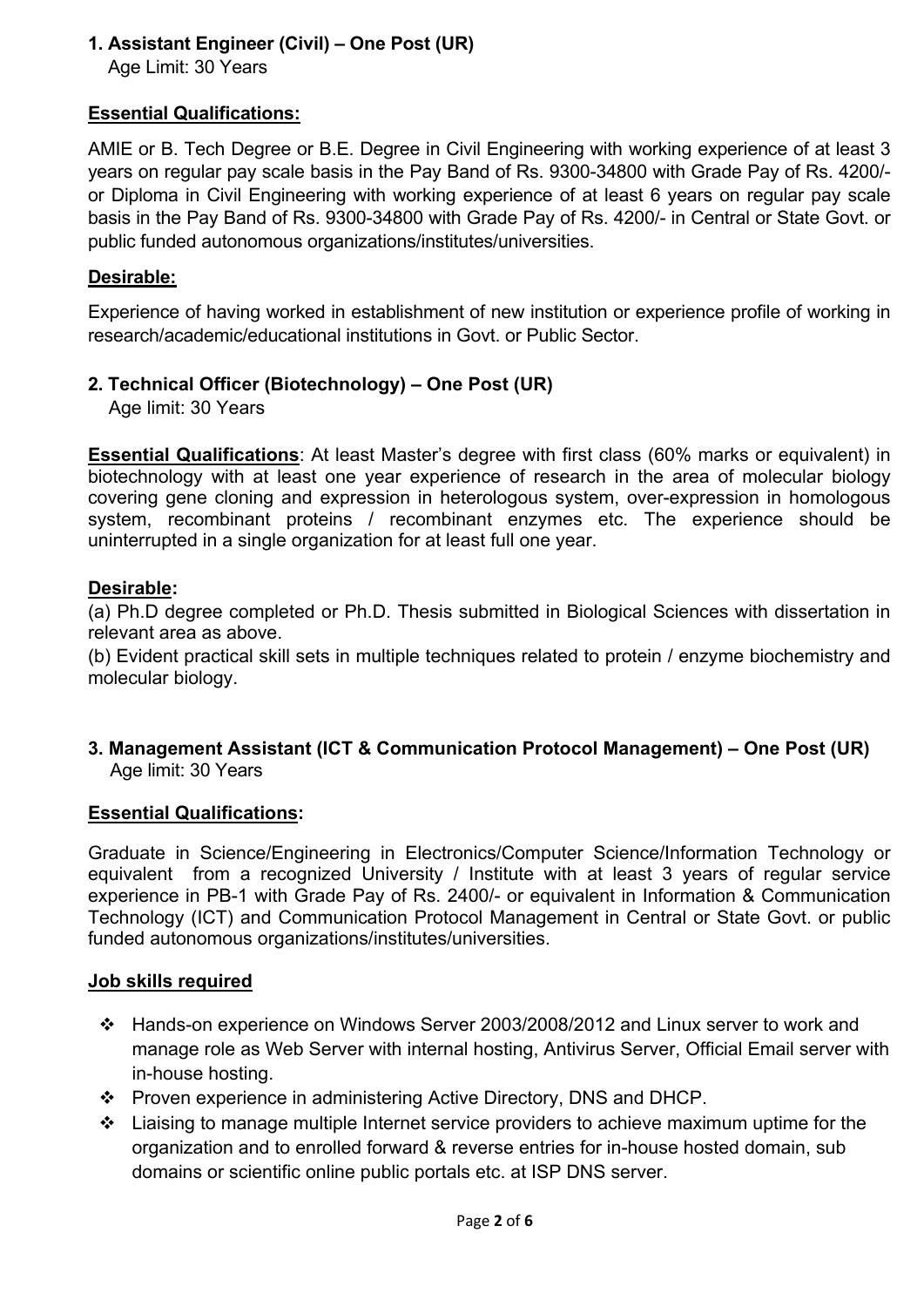- Proficiency in Windows 2008/2012 Operating Platforms, Storage (SAS/SATA), Backup and Recovery, and Server Virtualization Technologies.
- Configure and maintain the organization's network LAN/WAN/Wireless.
- Manage network security tools, e.g., firewall, anti-virus and intrusion detection systems to ensure organization internal network safe from outside attacks such as DDOS attacks, DNS poisoning, Phishing Attack, Spoof attack etc.
- Hands-on experience of Management of POP (point of presence) location.
- Working experience on Optical Fibre cable network for campus network and last mile connectivity with troubleshooting on OFC, Mux and transmission equipment's.
- Installation, configuration and maintain network hardware, for example, Cisco routers and switches and wireless equipment.
- Identify, troubleshoot, solve and document network connectivity and performance issues to ensure optimal speed and availability of network.
- Maintenance and development of official websites and intranet portal and to help scientific staff to build up scientific online portals.
- Working experience on graphic designing software's such as Photoshop, Corel draw etc.
- Advanced knowledge of systems administration, and in-depth experience in a mixed computing environment. This includes being able to specify, implement and document bestpractices standards for systems administration related to backups, architecture, security, high-availability solutions, monitoring and procedures.
- Communication protocol management including large-scale communications for events, programs, feedback, counselling and general protocols of interactions, counselling – Audio-Visual arrangements as well as in person.
- Other regular protocol operations of the institute as well as SOS for institute needs.
- Multi-tasking responsibilities of documentation like software licencing and renewal used for organization and official records for audit purpose.
- $\div$  Other responsibilities assigned from time to time.

## **Desirable:**

- (a) Any Certification from CISCO (CCNA/CCNP)
- (b) Any diploma in Computer Science.
- (c) Any Degree in Management

# **4. Assistant (Administration) – One Post (UR)**

Age limit: 30 Years

## **Essential Qualifications and Experience:**

Graduate with at least 3 years of regular service experience in PB-1 with Grade Pay of Rs. 2400/- or equivalent in administration & establishment matters in Central or State Govt. or public funded autonomous organizations/institutes/universities.

## **Desirable:**

- (a) Experience or exposure to CCS Rules & Office Procedures.
- (b) Functionally conversant with computer applications and Management Information System.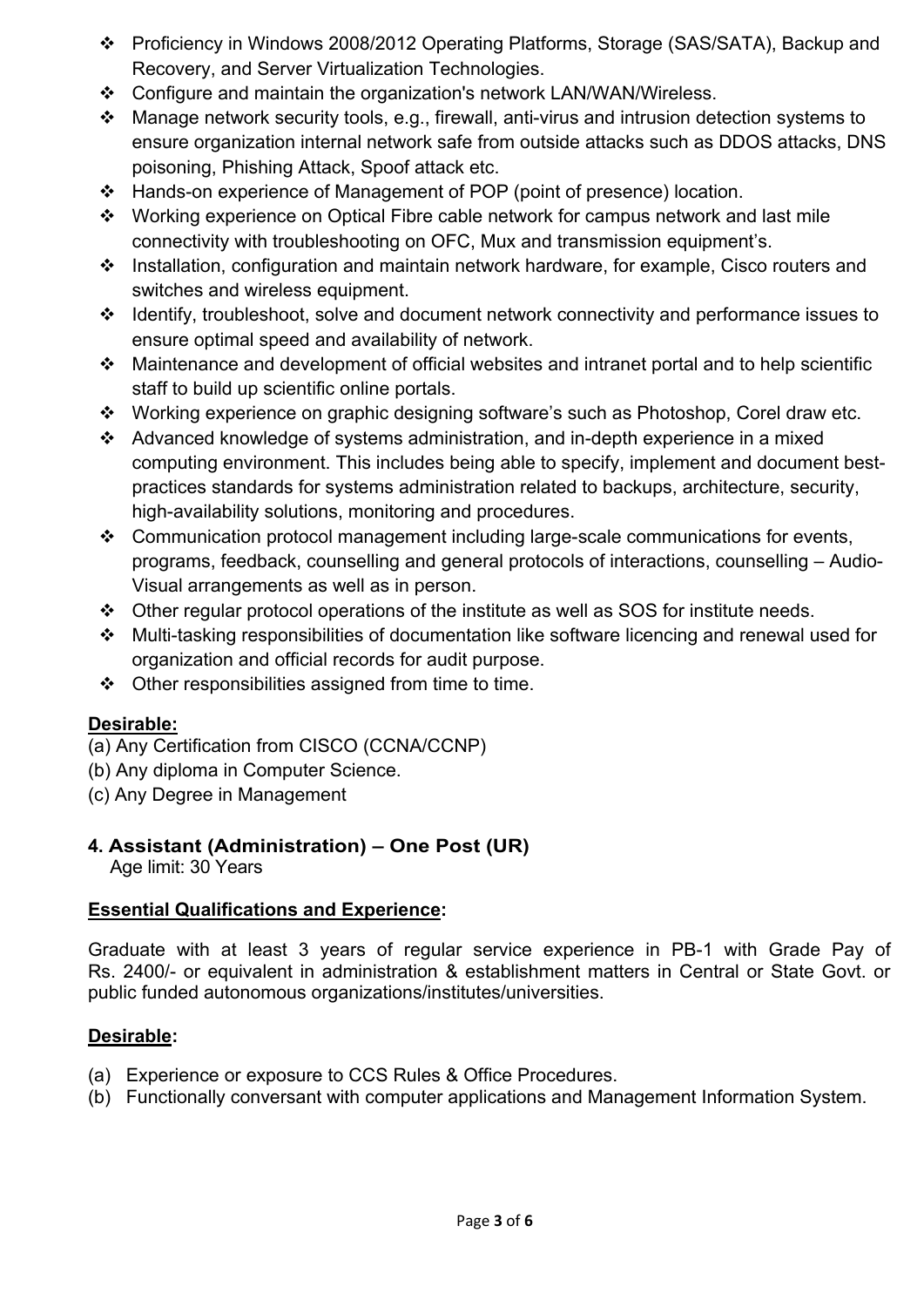#### **Selection Process:**

- **1.** The applications received against the advertised positions would be screened by a Screening-cum-Shortlisting Committee constituted for the purpose.
- **2.** The candidates from amongst the eligible candidates may be short-listed by the Screening-cum-Shortlisting Committee on the basis of qualifications (including profile of ranks and/or percentage across academic stages), duration, nature and quality of experience etc.
- **3.** A candidate may not be short-listed, despite meeting the eligibility criteria and shortlisting criteria if the time/notice required to join the position (if selected), indicated by the applicant in the application is too long to be affordable for this new institute in view of the institutional needs for the specific position(s). Even when a candidate is selected and fails to join by joining time indicated in the appointment letter, the appointment may be cancelled at any time after the lapse of time without any consideration of a response or no response at all from the selectee to the communication(s) of CIAB related to the appointment.
- **4.** A candidate may not be shortlisted in case of incomplete application on any account or for lack of clarity in any respect, particularly with respect to those of assessment, examination or evaluative nature or domain.
- **5.** The Screening-cum-Selection Committee would make a decision as to the number of candidates to be recommended for calling for written test with respect to each position.
- **6. As per instructions of Govt. of India, there will be no interview for the Group C and Group B (Non-Gazetted) posts. However, the candidates will be required to appear in the Skill Test/Screening Test/Written Test as per schedule to be notified later.**
- **7.** The short listed candidates would be called to appear a written test for the final selection except for the position of Assistant Engineer (Civil), where the shortlisted candidates would be interviewed by a committee.
- **8.** In the event of none of the interviewed candidates is found suitable or none of the candidates qualifies the written test, the post(s) would not be filled.
- **9.** Higher standards of educational degree level and/or period of experience may be set to shortlist the candidates from within the list of eligible candidates.
- **10. Mere fulfilment of essential qualifications and experience does not entitle a candidate to be called for interview / written test. CIAB reserves the right to devise criteria to screen the applications for short-listing of candidates for interview / written test and the decision of the CEO, CIAB shall be final and binding on all applicants.**

#### **General Conditions/Information**

- 1. All applicants must fulfil the essential requirements of the post and other conditions stipulated in the advertisement. They are advised to satisfy themselves before applying that they possess at least the essential qualifications laid down for various posts. No enquiry asking for advice as to eligibility will be entertained.
- 2. The date for determining the age, experience, qualifications etc. shall be the last date of receiving applications at Center of Innovative and Applied Bioprocessing (CIAB).
- 3. Relaxation of age shall be as per Government of India Rules. However, Competent Authority may also further relax the upper age limit for exceptionally deserving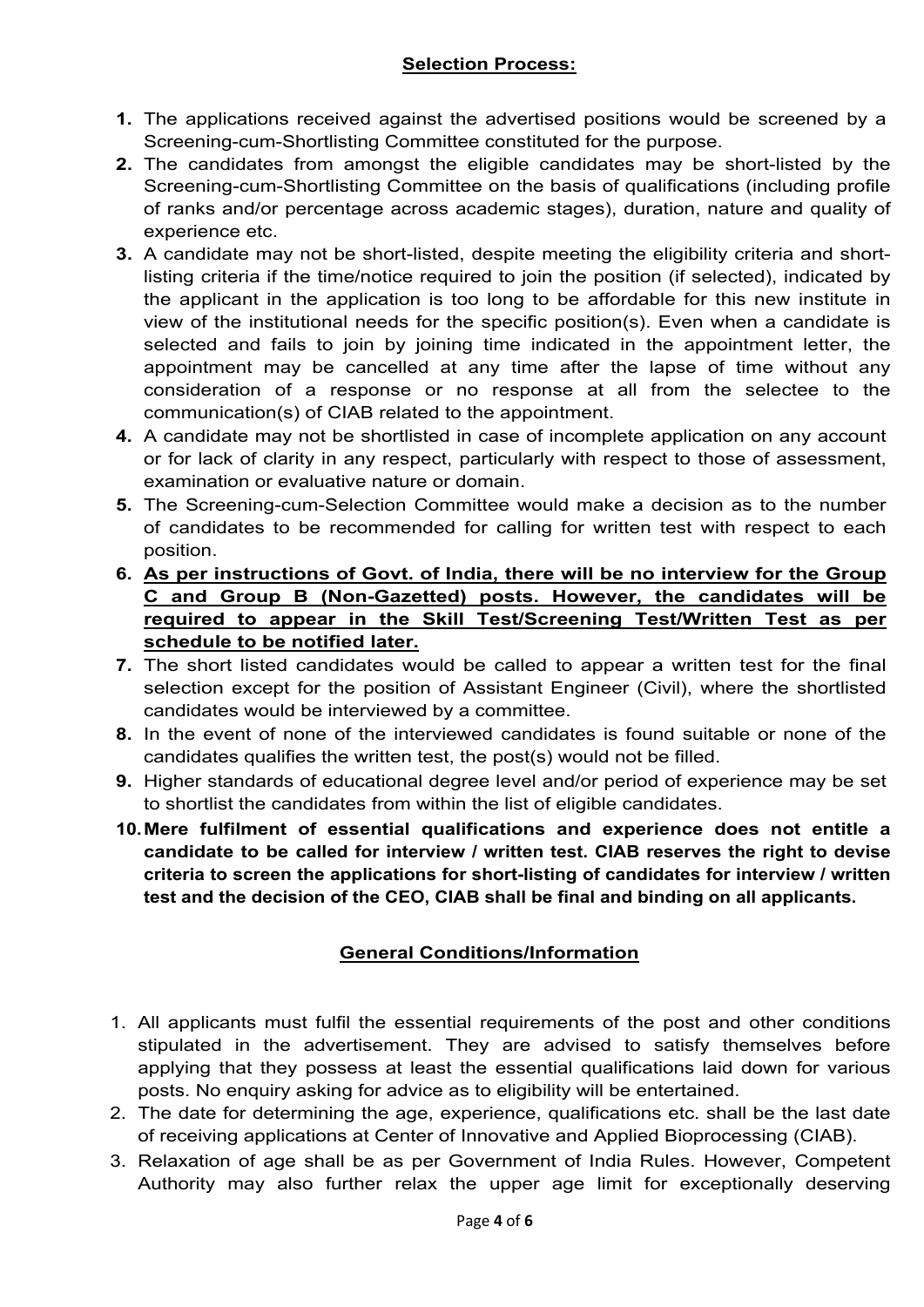candidates.

- 4. In addition to the above pay/emoluments as per 6th Pay Commission in the above scales, other benefits such as Leave Travel Concession, Medical expenses, House Rent Allowance, Transport Allowance etc. are also available as per Government of India rules.
- 5. Higher start within the scale is possible for a deserving case.
- 6. Candidates on direct selection shall be governed by New Pension Scheme of Central Government made effective from 01-01-2004.
- 7. The appointee would be on probation for a period of two years which may be extended or curtailed at the discretion of the Competent Authority. Further, continuation will also depend on candidate's performance during the initial period of five years (including probation) and as such, the candidate will be deemed to be on contract for an initial period of five years.
- 8. At the time of joining, the candidate will have to withdraw any other application(s) that he/she may have submitted elsewhere for employment.
- 9. Application must be complete in all respects and as per the prescribed format that can be downloaded from website of Center of Innovative and Applied Bioprocessing or (www.ciab.res.in) under the heading "Vacancies".
- 10. The vital point information like designation, organization, previous employment profile, scale and band of pay and grade pay, type of pay scale like central Govt. (CDA) or Industrial (IDA) and equivalent CDA in case of later, nature of duties etc. must be given in full, failing which the application may be summarily rejected without any further follow up, whatsoever.
- 11. The application(s) must be submitted as per format including signed supplementary format(s) of synopsis and other information. The applications not in the prescribed format and not accompanied by the synopsis sheet may be rejected.
- 12. In case of applicants from public sector/Govt. organizations/institutions, the application must be forwarded through proper channel. However, to avoid delay in application, an advance copy of the application may be submitted directly. The advance copy will be considered if followed by application sent through proper channel or on production of NOC from the Department at the time of test.
- 13. All applications must be accompanied by attested copies of all certificates with respect to age, qualifications, experience, etc.
- 14. In case a selected candidate is already employed in a permanent post, his/her request for pay protection will be considered as per Government of India rules, regulations and guidelines.
- 15. All Ambiguous/Inaccurate/Incomplete or insufficient information including about qualifications, experience, pay/emoluments, duration etc. may also lead to cancellation of applications.
- 16. The above positions are open only to Indian Nationals.
- 17. Outstation candidates called for the interview/written test will be paid to and fro second class railway fare, as per Government rules, on presentation of the proof of travel.
- 18. In case of insufficient response to this advertisement in terms of number of eligible applicants against any position, the applications received against said position(s) may not at all be processed further. No any intimation etc. would be given to the applicants nor would such queries be entertained.
- 19. In case, the Selection committee finds nobody suitable in the interview or nobody qualifies the written test, the positions would not be filled in this recruitment exercise.
- 20. One or more or all of the positions advertised herein may not be filled at all or in this